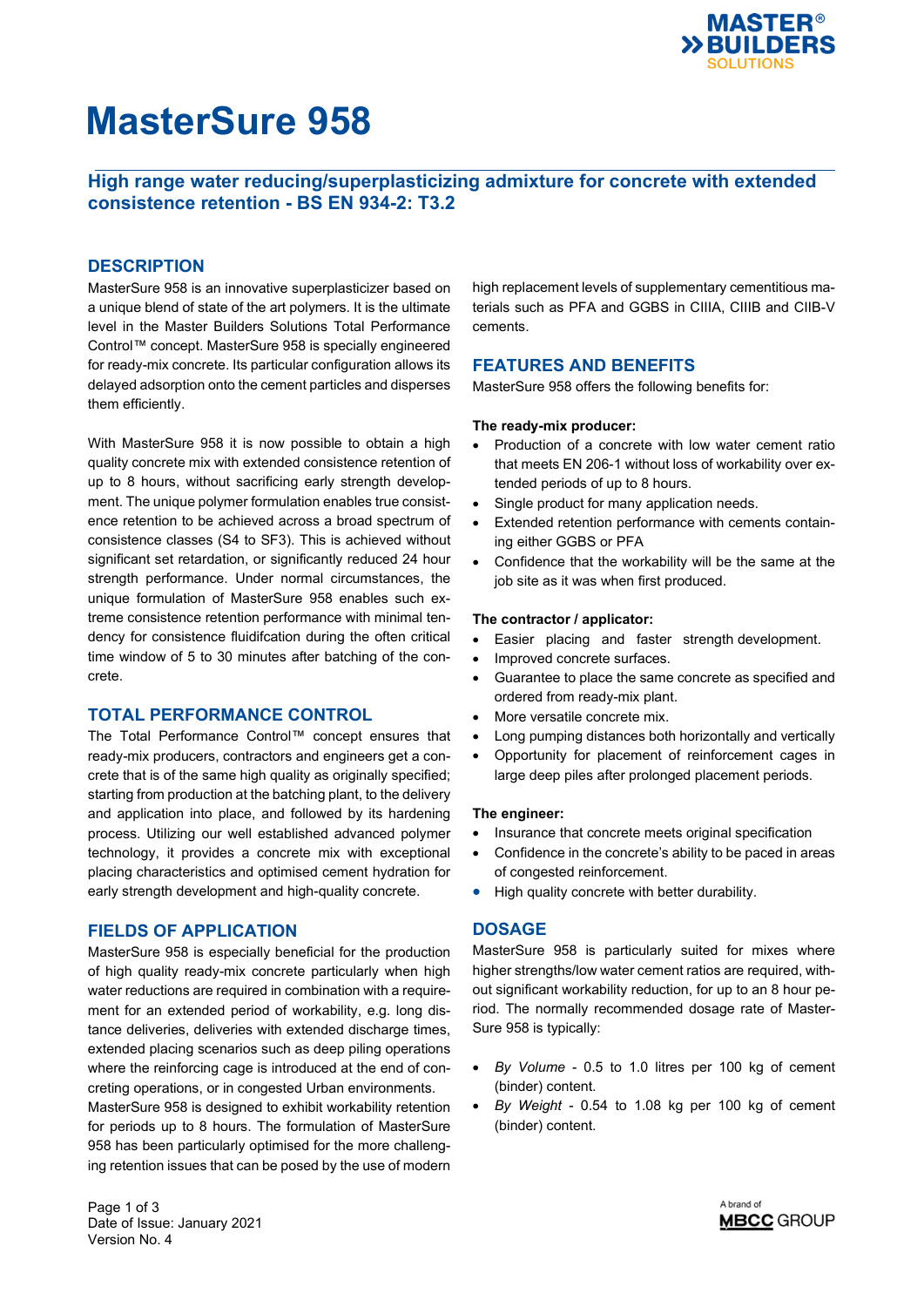

# **MasterSure 958**

# **High range water reducing/superplasticizing admixture for concrete with extended consistence retention - BS EN 934-2: T3.2**

The dosage rates given above are for typical usages, they are not meant as absolute limits, as other dosages may be utilised in special cases according to specific job conditions. If required consult our Technical Services Department for advice. Trial mixes should be carried out to ensure optimum dosage and effect. Where the concrete is to be machine finished by utilising power float or power trowelling methods, we recommend that you contact the Technical Services Department for dosage rate guidance.

#### **MIXING**

MasterSure 958 is a ready-to-use admixture to be added to the concrete as a separate component. Optimal results are obtained if MasterSure 958 is dispensed into the concrete mix after the addition of the first 80% of the mixing water, i.e. when all solids are wetted out. Avoid adding the admixture to the dry aggregates and cement.

### **COMPATIBILITY**

MasterSure 958 can be used with all types of EN 197 Cements. For use with other special cements, contact our Technical Services Department.

MasterSure 958 should not be pre-mixed with other admixtures. If other admixtures are to be used in concrete containing MasterSure 958 they must be dispensed separately.

In order to optimize special requirements the use of the following complementary additives is suggested:

- Viscosity modifying agent MasterMatrix to produce Smart Dynamic Concrete or Self Compacting Concrete.
- Air entraining agent MasterAir to improve frost/thaw resistance.

When such complimentary admixtures are required it is important that laboratory trials are performed, prior to any supply, to determine the respective dosages of any complimentary admixture, and the suitability, in the fresh and hardened state, of the resultant concrete. In these circumstances we recommend that you consult our Technical Services Department for further advice.

## **PACKAGING**

MasterSure 958 is supplied in Bulk, 1000-litre IBC's and 15 litre containers.

#### **CONTACT DETAILS**

Master Builders Solutions UK Ltd, Swinton Hall Road, Swinton, Manchester, M27 4EU Tel: +44 (0) 161 727 6300 www.master-builders-solutions.com/en-gb